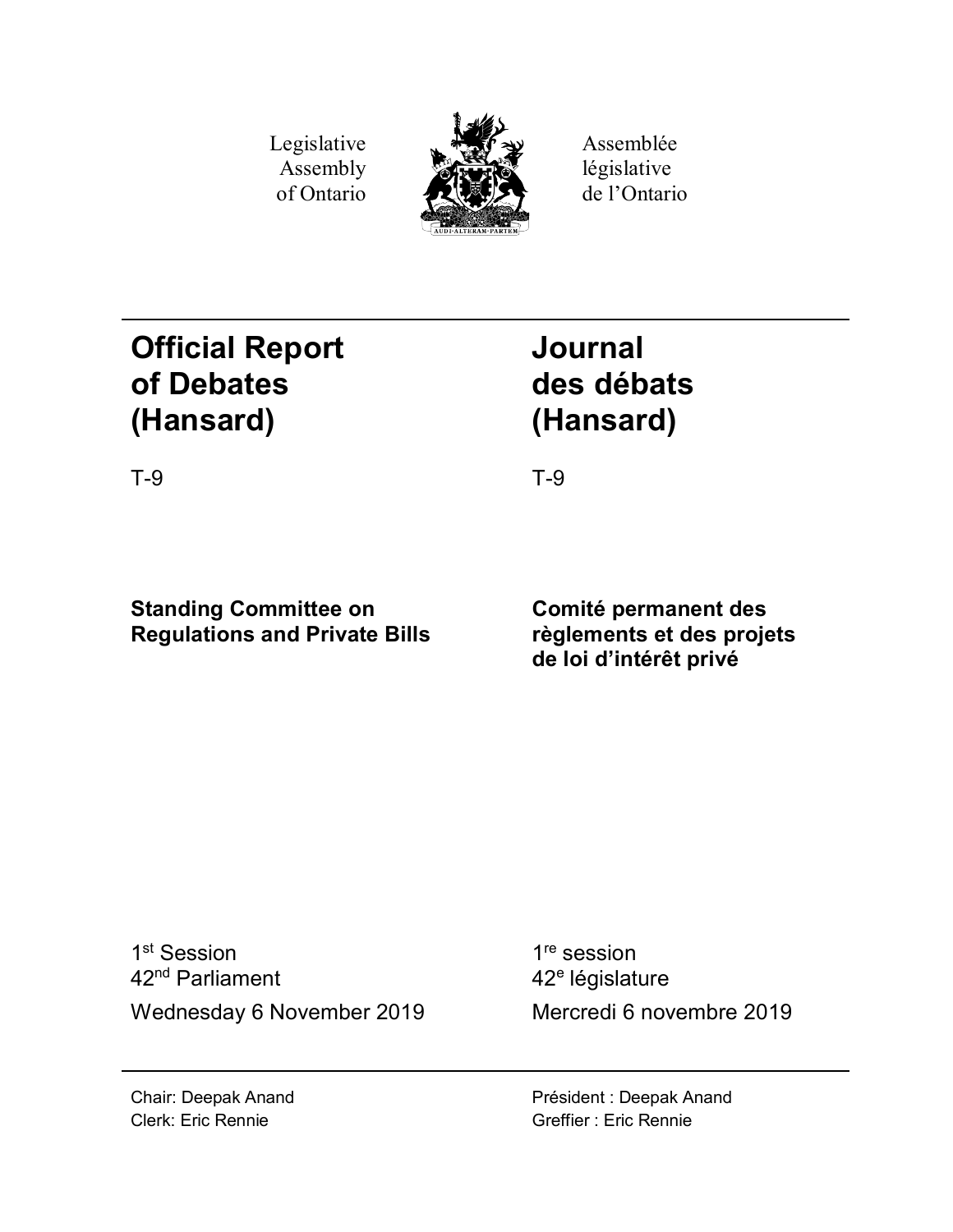Hansard and other documents of the Legislative Assembly can be on your personal computer within hours after each sitting. The address is:

## **Hansard on the Internet Le Journal des débats sur Internet**

L'adresse pour faire paraître sur votre ordinateur personnel le Journal et d'autres documents de l'Assemblée législative en quelques heures seulement après la séance est :

https://www.ola.org/

Reference to a cumulative index of previous issues may be obtained by calling the Hansard Reporting Service indexing staff at 416-325-7400.

### **Index inquiries Renseignements sur l'index**

Adressez vos questions portant sur des numéros précédents du Journal des débats au personnel de l'index, qui vous fourniront des références aux pages dans l'index cumulatif, en composant le 416-325-7400.

Hansard Reporting and Interpretation Services Room 500, West Wing, Legislative Building 111 Wellesley Street West, Queen's Park Toronto ON M7A 1A2 Telephone 416-325-7400; fax 416-325-7430 Published by the Legislative Assembly of Ontario

 $\bigcircled{B}$   $\circledcirc$ 

Service du Journal des débats et de l'interprétation Salle 500, aile ouest, Édifice du Parlement 111, rue Wellesley ouest, Queen's Park Toronto ON M7A 1A2 Téléphone, 416-325-7400; télécopieur, 416-325-7430 Publié par l'Assemblée législative de l'Ontario

ISSN 1180-4319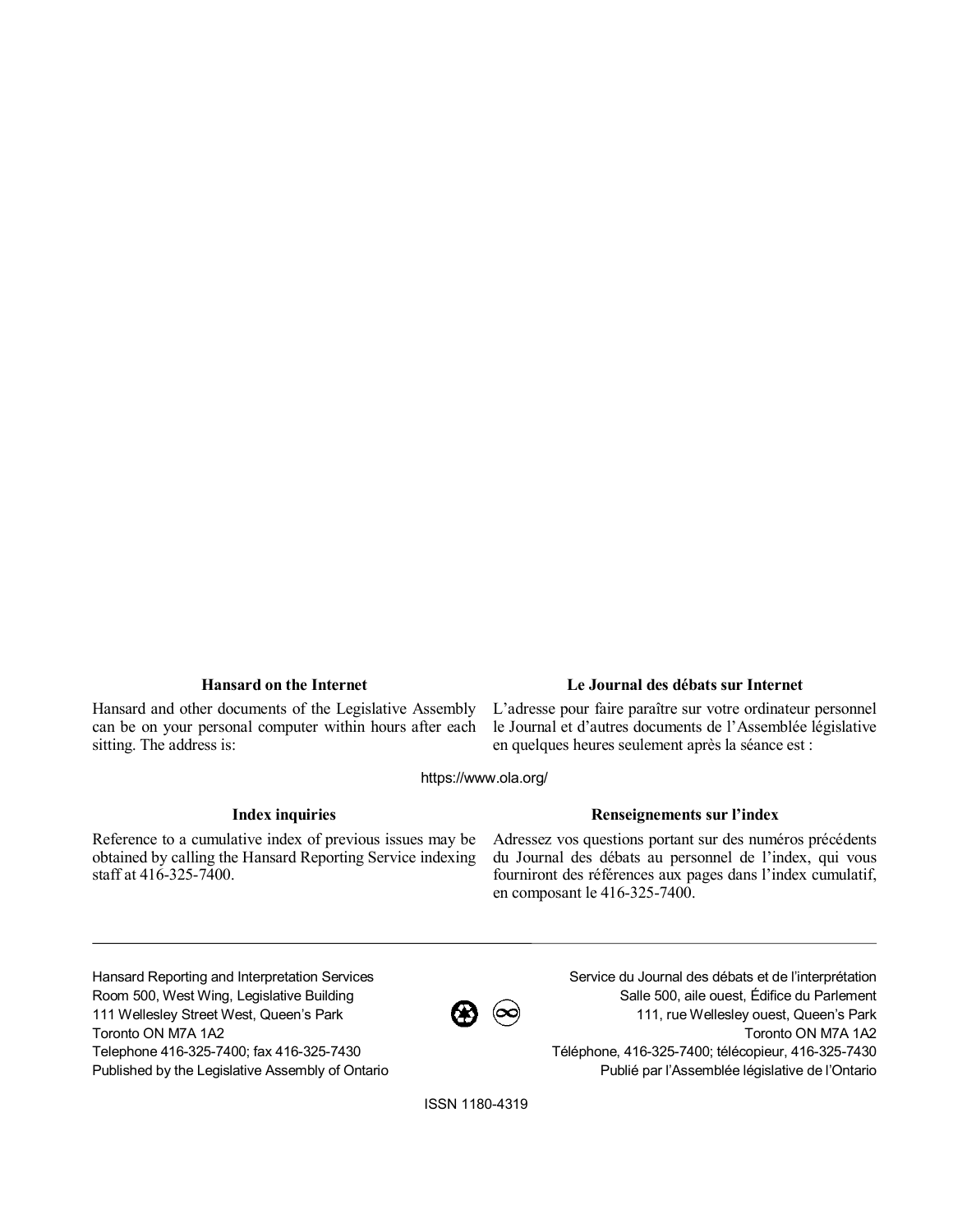# **CONTENTS**

Wednesday 6 November 2019

| Mrs. Gila Martow, MPP |  |
|-----------------------|--|
| Mr. Fabio Soccol      |  |
|                       |  |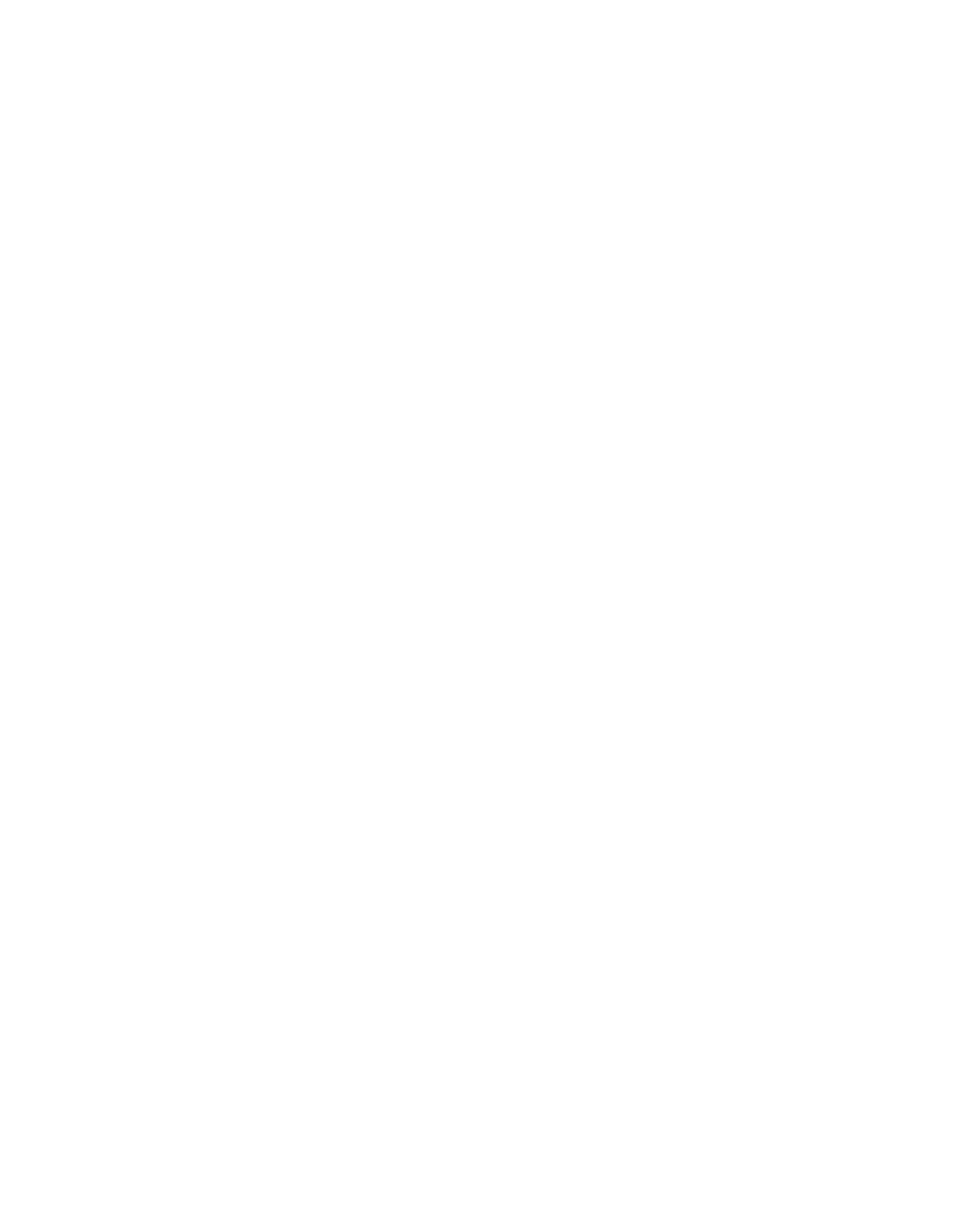## **STANDING COMMITTEE ON REGULATIONS AND PRIVATE BILLS**

Wednesday 6 November 2019 Mercredi 6 novembre 2019

*The committee met at 0902 in committee room 1.*

### 1191650 ONTARIO LIMITED ACT, 2019

Consideration of the following bill:

Bill Pr18, An Act to revive 1191650 Ontario Limited.

**The Chair (Mr. Deepak Anand):** Thank you so much for coming. The Standing Committee on Regulations and Private Bills will now come to order.

Before we proceed, I just want to welcome somebody. Today is Take Our Kids to Work Day, so today I officially have an extra staffer: my daughter, Suvidhi Anand, in the room. Welcome to Queen's Park.

*Applause.*

**The Chair (Mr. Deepak Anand):** If I can ask to make my day more memorable, if we can have a picture after the meeting.

**Mr. Paul Miller:** We're going to make it memorable for you.

*Laughter.*

**The Chair (Mr. Deepak Anand):** I appreciate it. Thank you. That's what I was telling her. I said, "Do you know what? We've got wonderful people in this room."

*Interjection.*

**The Chair (Mr. Deepak Anand):** Yes. Perfect.

There's one private bill on the agenda for consideration today: Bill Pr18, An Act to revive 1191650 Ontario Limited—sponsor, MPP Gila Martow; applicant, Fabio Soccol, solicitor.

At this time, I will ask MPP Martow if she has any comments.

**Mrs. Gila Martow:** I'm just going to pass the microphone to Fabio Soccol—he's a solicitor—to represent the interests of the company. Basically, it's what most private bills are, which is that a corporation got dissolved prematurely, because they need to reinstate it to—he'll explain the issues. It needs to be reinstated so that they can deal with some legal matters of the corporation. I imagine they'll be dissolving it fairly soon afterward. Thanks.

**The Chair (Mr. Deepak Anand):** Sir, do you have any comments?

**Mr. Fabio Soccol:** Yes. Good morning, Mr. Chair. It's Fabio—

**The Chair (Mr. Deepak Anand):** Please introduce yourself.

LEGISLATIVE ASSEMBLY OF ONTARIO ASSEMBLÉE LÉGISLATIVE DE L'ONTARIO

# **COMITÉ PERMANENT DES RÈGLEMENTS ET DES PROJETS DE LOI D'INTÉRÊT PRIVÉ**

**Mr. Fabio Soccol:** Yes, Fabio Soccol. I'm solicitorcounsel for the applicant, which is the numbered company that's before you here today.

This corporation was dissolved due to failure to file the notice of change back in 2011. What had transpired was that there was a change in ownership that took place in 2010. Essentially, one of the shareholders transferred all of his shares to my client. It was based on a handshake deal. Unfortunately, they didn't go to their lawyers to properly document the transaction at that time. As a result, one partner resigned as officer and director, but it looks like the corporate record was never updated with the ministry.

Now, we searched the ministry records and we did find that there were some letters that were sent out, but the address that they were sent out to was an old address. The company had since moved to a new address, so the parties did not receive actual notice of the notice to dissolve.

If I can take a step back, it's very, very important that the client be permitted to revive this corporation. The reason is that this company carried on business as an environmental remediation contractor. It did some work in Kitchener and it was not paid. As a result, I registered a lien. I was actually counsel back in 1999. We registered a lien on title, and we succeeded in recovering a judgment for the money that's owing.

This lien and this judgment are still valid, and they're still registered on title to this property. The issue we have right now is that, obviously, if the company is dissolved, potentially this creditor can walk away with a clean slate, without paying monies that he properly owes. There was a judgment issued by the Superior Court, and we have a lien that's declared by the court to be valid, but all of that may be completely lost if we're not permitted to revive the corporation. There would be a grave injustice and great prejudice to my client, as he would essentially lose the money that's due and owing to him for this lien, which we won. On the other hand, the defendant debtor would walk away scot-free.

So here we are today. We've brought this application for consideration by this committee, seeking your permission and authorization to revive the company. That's it, in a nutshell.

We've since brought everything into compliance. Everything has been brought into compliance. We've updated the corporate records. We've given our law firm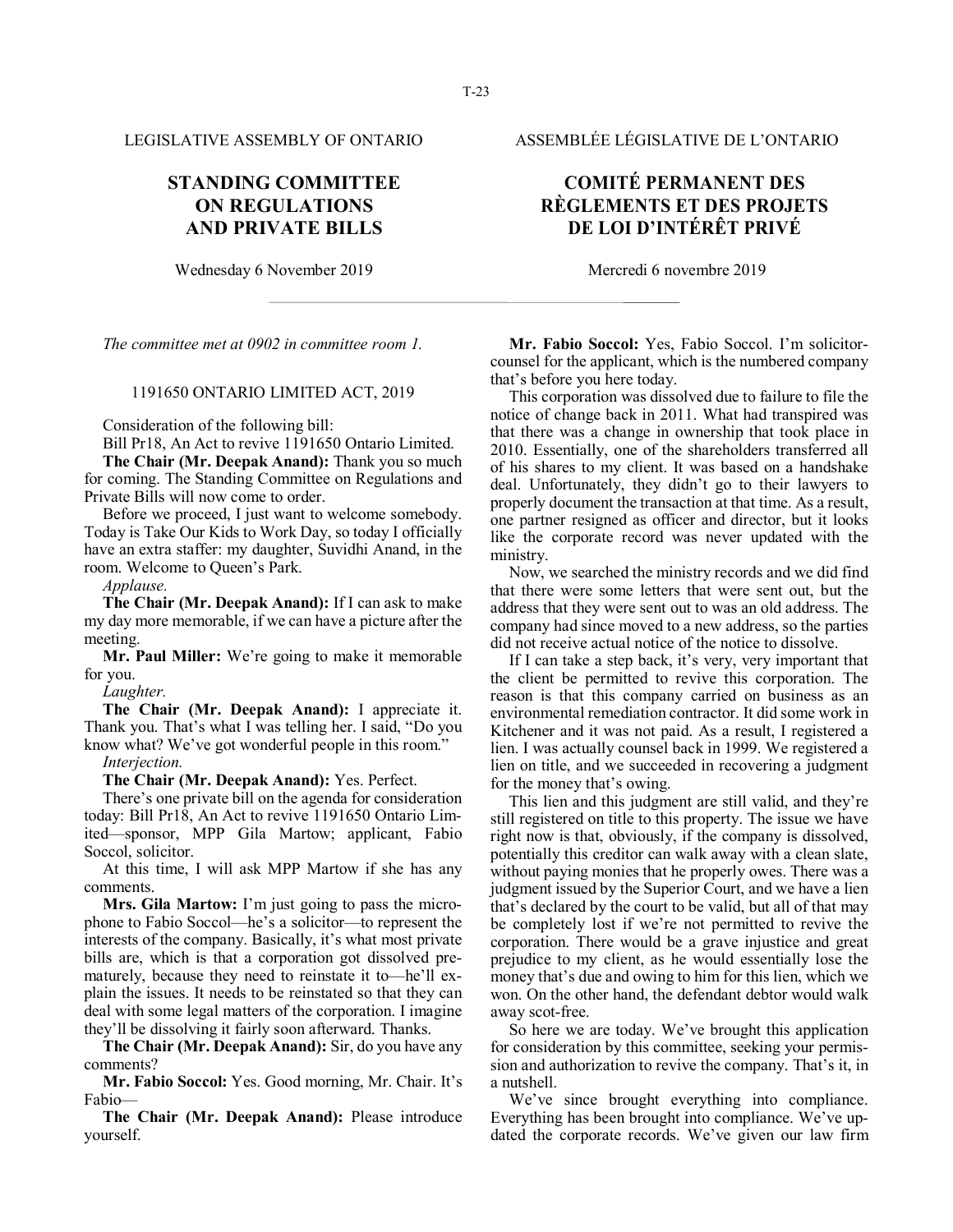undertaking to file the form 1. I'm told we can't file it now; we have to wait until the company is formally revived. But the paperwork is all ready to go. I understand from the accountant that all of the returns have been brought up to date and I am advised that the ministry has issued the appropriate letter. So my understanding is that all of the appropriate steps have been taken, all of the proper notifications have been sent. There has been no objection received by my office, and here we are today.

**The Chair (Mr. Deepak Anand):** Thank you. Are there any other interested parties in attendance?

**Mr. Fabio Soccol:** I don't believe so. I have not been contacted by anybody.

**The Chair (Mr. Deepak Anand):** That's fine, sir. There's still a procedural requirement. Thank you.

Any comments from the government side?

Yes, Mr. Miller.

**Mr. Paul Miller:** Hi, how are you doing? Good morning. **Mr. Fabio Soccol:** Good morning.

**Mr. Paul Miller:** This sounds like a real cloak-anddagger thing here. I'm a little confused—handshakes and secret deals, and lawyers didn't know what was going on at the time. This is really confusing.

So now, you're going to reinstate the company so that you can clean up the mess that was left before, and then you're going to dissolve the company after that?

**Mr. Fabio Soccol:** No. We intend to prosecute the enforcement of the lien action. We don't plan to dissolve the company, no. We intend to maintain the company in good standing and we intend to enforce our lien.

**Mr. Paul Miller:** Is the new owner the guy who was one of handshake guys?

**Mr. Fabio Soccol:** Yes, he was the same individual. He was an owner originally. It was a 50-50 type of arrangement—

**Mr. Paul Miller:** I guess they didn't put that on paper either, did they? No? They didn't do that either?

**Mr. Fabio Soccol:** The only thing that we have on paper, dating back to 2010, is a little handwritten note where one guy resigns, and it's signed.

**Mr. Paul Miller:** Well, all I can say is, "Wow." Okay.

**Mr. Fabio Soccol:** This may sound a bit unusual, but in my experience, in this case, if we go back to the time that they did the handshake deal—you will remember that the company had a huge receivable and wasn't getting paid. It was running up legal costs. So they were in a position of—

**Mr. Paul Miller:** Sounds like nobody wanted to take responsibility.

**0910**

**Mr. Fabio Soccol:** Yes. So my client says, "Look, I'll just take over the company and I'll run with it."

**Mr. Paul Miller:** Wow. Okay, thank you.

**The Chair (Mr. Deepak Anand):** Any further comments? MPP Bouma.

**Mr. Will Bouma:** Thank you, Mr. Chair. Through you, to the applicant: I'm just curious. The information here says that the original owner and sole officer is a Barrington Harris.

**Mr. Fabio Soccol:** Correct.

**Mr. Will Bouma:** Do you have any documentation that he holds no other further interests in this judgement at all?

**Mr. Fabio Soccol:** I do, yes. I've spoken to the individual as well and I've confirmed that—

**Mr. Will Bouma:** Okay, so he's okay—

**Mr. Fabio Soccol:** He's aware.

**Mr. Will Bouma:** And he doesn't feel he's owed any of this \$22,000 either?

**Mr. Fabio Soccol:** Correct. I've personally spoken to the individual as well.

**Mr. Will Bouma:** Thank you.

**The Chair (Mr. Deepak Anand):** Comments from MPP Barrett?

**Mr. Toby Barrett:** When you were giving the history, you indicated that the corporation came into being July 22, 1996. Now, you made mention of the handshake. That was before that?

**Mr. Fabio Soccol:** No, the handshake was on April 15, 2010.

**Mr. Toby Barrett:** So much of business is done with a handshake—partnerships, certainly, in farming. I mean, I personally operate that way, and my family has done for decades. So you mentioning the handshake—was that part of the problem that led to this, why we're here today? Because it was a handshake deal? I mean, I have a different view on a handshake deal, where very large deals are made on handshakes and based on trust and it continues to work to this day. Is the handshake a problem here?

**Mr. Fabio Soccol:** No, there's no problem whatsoever with the handshake. As I've indicated, I've personally spoken with the original shareholder and he has confirmed to me that that was the handshake deal.

In my experience, there is just this old-school way of doing business with handshakes, and it may not be the contemporary way. My generation would tend to document things more properly, but I still have enough clients that do business in what I refer to as an old-school way which is based on handshake deals.

I'm also led to understand that there used to be a time when millions and millions of dollars in transactions were done on handshake deals, but unfortunately this was before my time.

**Mr. Toby Barrett:** Well, I understand that, in the international oil industry, billions of dollars continue to be done on trust, without all the lawyers, without all of that.

**Mr. Fabio Soccol:** There's no dispute here in terms of—that was the deal. There's no dispute. I've spoken to the original shareholder as well, whom I know as well. That's just the way that they did their business.

**Mr. Toby Barrett:** Certainly. So it may not be relevant for the bit of the problem we have here now.

**Mr. Fabio Soccol:** No, it's not really relevant. That's just part of the background.

**Mr. Toby Barrett:** Yeah, okay.

**The Chair (Mr. Deepak Anand):** Thank you so much. Are there any further comments? MPP West.

**Mr. Jamie West:** More of a comment than a question: I understand the situation your client is in. There's over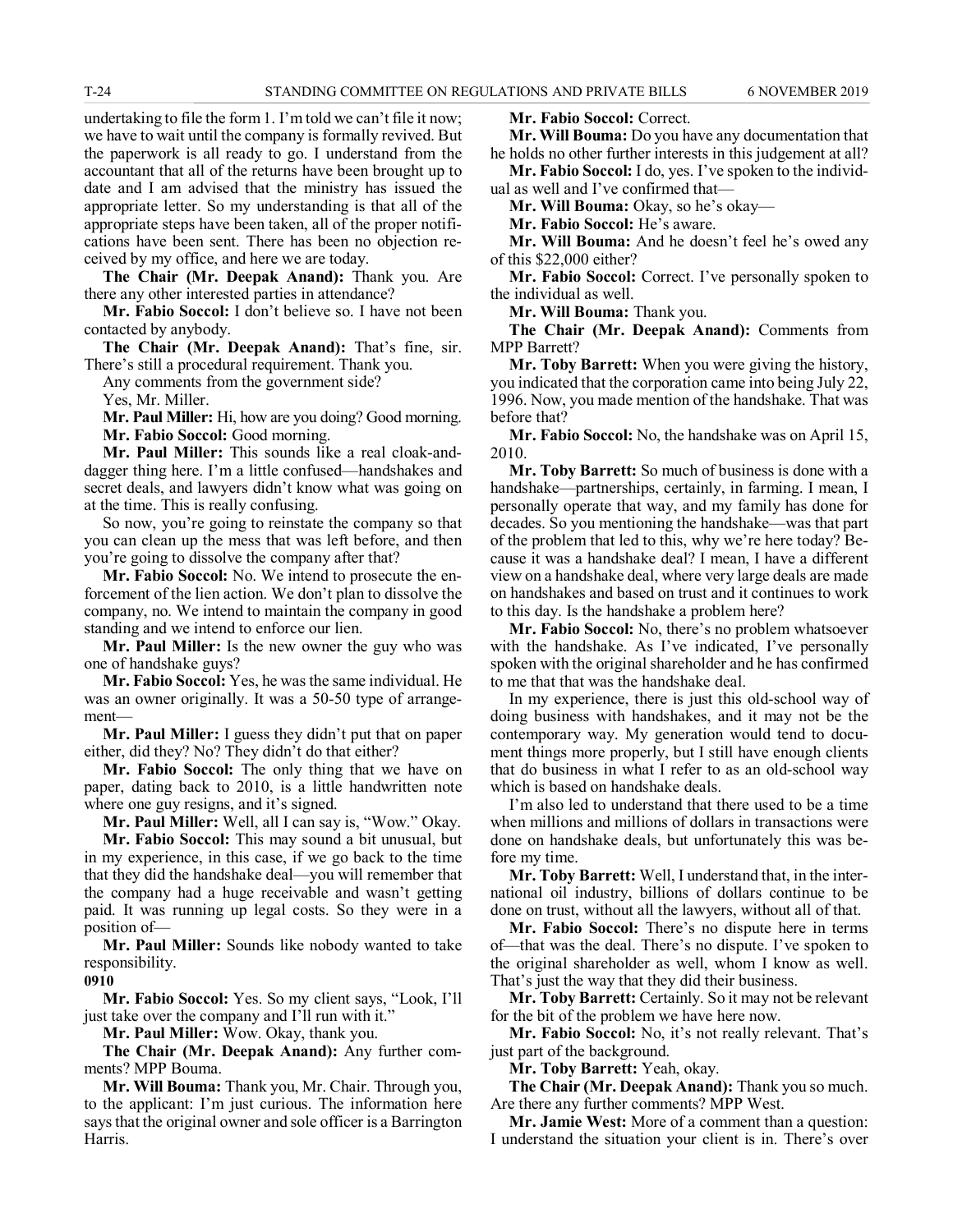\$92,000 finally coming to them after work that was done a long time ago. The concern that I have is that I have no way of validating or knowing the story of what has happened aside from the facts that are illustrated here. In good faith there was a handshake agreement, but I don't know who the people were. I don't have any documents or testimony from the original CEO or whatever the title was. We were just having a caucus on the side; it's hard to make a judgement on what's the right thing to do without feeling like you have all of the facts.

**Mr. Fabio Soccol:** So—

**Mrs. Gila Martow:** I'm going to comment on this, okay? **The Chair (Mr. Deepak Anand):** MPP Martow.

**Mrs. Gila Martow:** Thank you very much, Mr. Chair. I'm just going to comment on it that it's actually a discussion that our caucus has had as well about this committee in general. We all feel that it's a big responsibility for us. I want to explain to Mr. Soccol that it's a big responsibility on us. We have to take everybody's testimony at face value, is basically it. We don't have a process, really, to dig a lot deeper—if the Clerk wants to comment on that, perhaps. I think that maybe it's something that you would want to bring up with your House leader, because I have spoken to my House leader about it, and it's just the process of this committee and the way things are done in Ontario. I'm not sure how it's done in other provinces or on the federal level, but I have a feeling that there are differences, and perhaps there's a better way that we could have a little bit more research done prior to meeting.

This isn't an attack on you coming in. This is a new session. You're the first private bill. For a lot of people here, it's their first time on this committee, because we do move around. I've never sat on this committee, but I sure have presented a lot of private bills, and I'm sorry if in my preamble I suggested—because that's how it's been every single time in the past. It has usually been inheritances where they went ahead and dissolved the parents' or uncle's or whoever's corporation and then found out that there was an asset under that corporation, so they had to reinstate the corporation so that they could sell the asset. Then they were, at the end of the day, making sure that there were no other assets before they re-dissolved the corporation. That has been my experience with a lot of private bills coming to this committee—certainly not 100%, probably, but darned close.

I think that everything seems pretty clear, that they need to reinstate the corporation. Originally it was two shareholders, two partners 50-50, and now, based on a handshake, they agreed—they were in debt, the company wasn't very profitable at that time, and one got fed up and said, "Here. If you want to keep running with this company and this business, I'll give you my half. I don't want to go further in debt or sink more investment of my savings into it." So the other guy ran with it, apparently did somewhat better, unfortunately didn't get paid, and now Mr. Soccol is trying to collect on that debt and is unable to because I guess the corporation papers weren't kept up to date.

Maybe if Mr. Soccol has anything to add, but I'll leave that up to the Chair.

**Mr. Fabio Soccol:** I've done all of my due diligence necessary to bring the corporate papers up to date. I have the form 1 ready to be filed, and subject to the revival of the company I will file the form 1.

The handshake deal is really irrelevant to who the shareholders are. The point is that the company was cancelled, but now we're solicitors of record trying to collect on this debt. There's no dispute regarding the handshake deal. I've phoned Mr. Harris; I've spoken to him personally. I can indicate to the Chair that he has confirmed to me that that was the case, so I did my due diligence and I've organized and updated the company accordingly. I've given my solicitor's undertaking to the committee to file the form 1—which is the real crux of the issue, just filing the form 1—to bring the ministry records up to date. I've given my solicitor's undertaking to do that.

**The Chair (Mr. Deepak Anand):** I see a comment from MPP Miller.

**Mr. Paul Miller:** Yes, just a closing comment. Thank you, Gila, for your submission. As you know, when we sit on this committee we're basically in the dark when somebody comes in. I think in most cases we make a judgment call. It's no reflection on you, because you're doing your job as a solicitor, but there just isn't enough information to make me feel comfortable about this. I agree with Gila that there should be a way to look at the process where we can feel more comfortable with our decisions and ongoing procedures. Certainly we will bring it up to our House leader, but right at this point I'm not too comfortable.

**The Chair (Mr. Deepak Anand):** Any other comments? Having said that, there are no more comments. Are the members ready to vote?

On Bill Pr18, An Act to revive 1191650 Ontario Limited: Shall section 1 carry? All in favour? All those opposed? Carried.

Shall section 2 carry? All in favour? Carried.

Shall section 3 carry? Carried.

**Mr. Paul Miller:** We'll just abstain on the rest.

**The Chair (Mr. Deepak Anand):** Okay.

Shall the preamble carry? Carried.

Shall the title carry? Carried.

Shall the bill carry? Carried.

At this time, shall I report the bill to the House? Carried. Thank you very much. Since there's no other business, the committee stands adjourned. Thank you so much.

### COMMITTEE BUSINESS

**Mr. Jamie West:** Chair.

**The Chair (Mr. Deepak Anand):** Yes?

**Mr. Jamie West:** I had a question. We had previous business before about a poet laureate for Ontario. How do we bring that back to the agenda?

**The Chair (Mr. Deepak Anand):** Can you say that again? My apologies.

**Mr. Jamie West:** One of the first times we sat—it might have been the first time after we had our first committee meeting about the function of the committee. One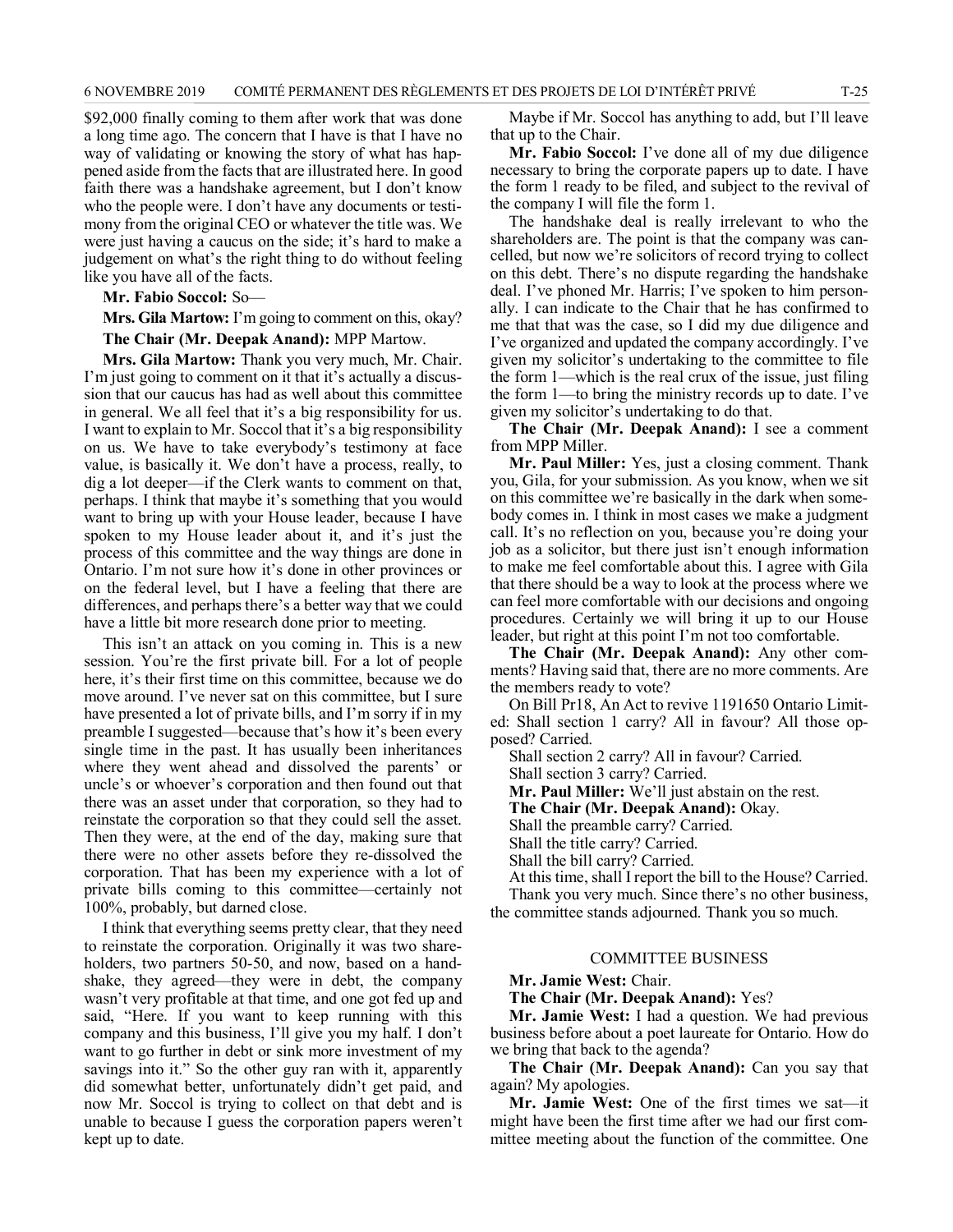of the earliest meetings we had was about a private member's bill to determine a poet laureate for Ontario. We had moved forward. It seemed like we were basically in agreement, but were unsure how to proceed because we were new as a committee.

**Mrs. Gila Martow:** I think that's the House leaders.

**Mr. Jamie West:** How do we determine to get that back on the agenda?

**The Chair (Mr. Deepak Anand):** Give me one second— **Mrs. Gila Martow:** Your House leader has to talk to the government House leader.

**Mr. Paul Miller:** Jamie, let him finish with this.

**Mr. Jamie West:** Oh, I'm sorry. I thought he was adjourning the whole meeting.

**The Chair (Mr. Deepak Anand):** We are still in session, so I will appreciate members coming back.

As to the comment from MPP West, the bill is still being considered, so it is for subcommittee members to come forward and form a subcommittee meeting to have a discussion on this. So we can handle that.

**Mrs. Gila Martow:** So who is on the subcommittee?

**Mr. Jamie West:** Through the Chair or through the Clerk or—

**The Clerk of the Committee (Mr. Eric Rennie):** It would be up to the subcommittee to potentially request a meeting through the Chair. You can contact my office as the Clerk, as well. The subcommittee could meet to discuss the bill and then potentially make a recommendation to the full committee through a subcommittee report.

I did hear, "Who are the current subcommittee members?" The subcommittee members are Mr. Smith, Peterborough–Kawartha, and Mr. West from the NDP, and the Chair as Chair. So historically, for a private member's public bill, it's a request through the subcommittee.

**Mr. Jamie West:** Okay.

**Mrs. Gila Martow:** And Mr. Clerk, if I could just ask? On other committees, the subcommittee can meet by conference call. Does this subcommittee have to meet in person, or can they do a conference call to discuss the agenda?

**The Clerk of the Committee (Mr. Eric Rennie):** Sure. The subcommittee can meet in person or by conference call, as long as the members of the subcommittee are comfortable meeting by conference call.

**Mrs. Gila Martow:** Okay.

**The Chair (Mr. Deepak Anand):** Perfect. There's no other business, so we'll adjourn the meeting.

*The committee adjourned at 0923.*